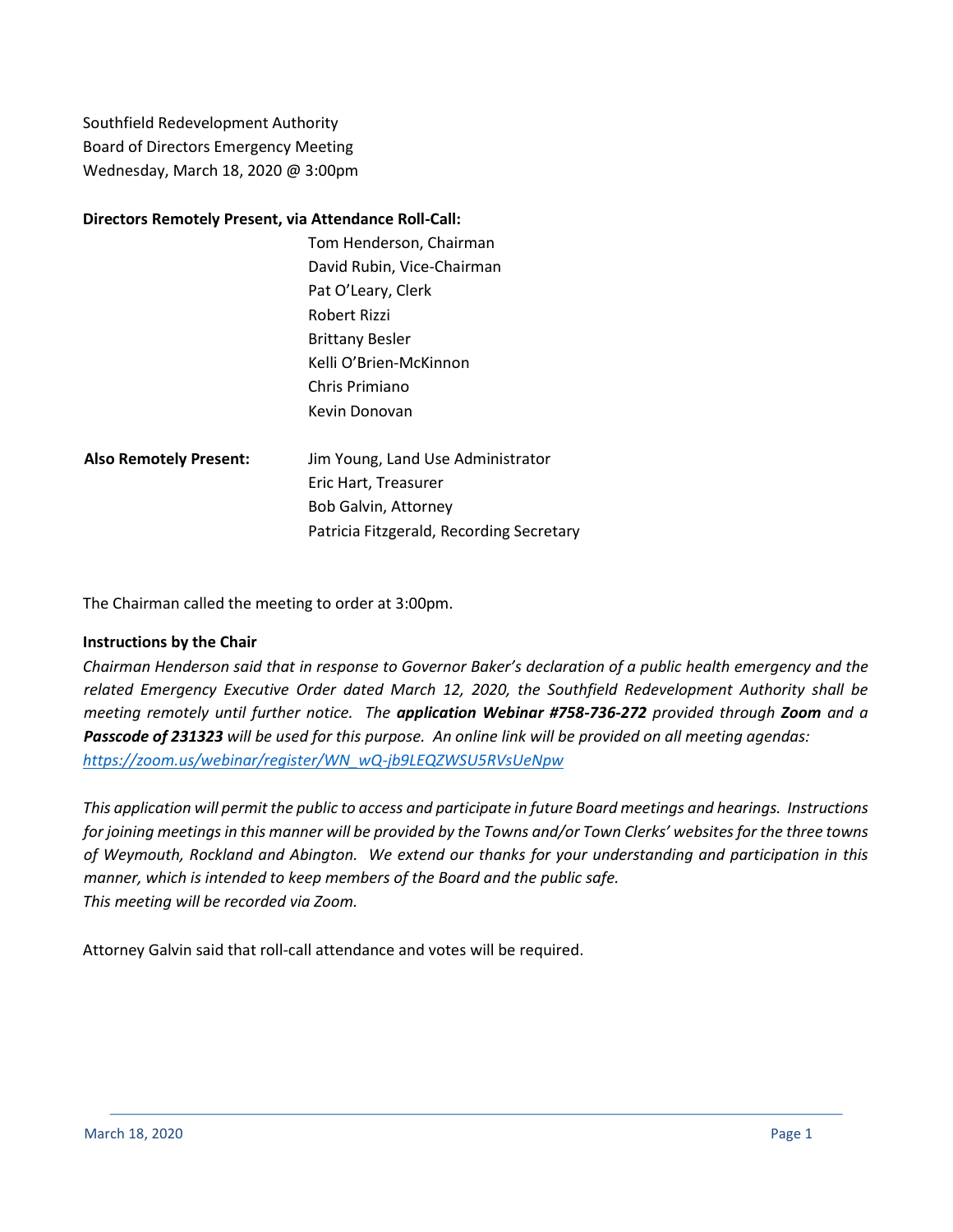### **Open Session**

Declaration of Emergency

**WHEREAS,** the 2019 Novel Coronavirus (COVID-19) is a highly contagious and potentially fatal respiratory disease, the prevalence of which is increasing rapidly throughout the world, inclusive of the United States and the Commonwealth of Massachusetts; and

**WHEREAS,** on March 11, 2020 the World Health Organization designated the COVID-19 outbreak a Pandemic Health Emergency; and

**WHEREAS,** on March 10, 2020, the Governor of the Commonwealth of Massachusetts issued a Declaration of a State of Emergency to Respond to COVID-19; and

**WHEREAS,** on March 13, 2020, the President of the United States announced a national declaration of emergency; and

**WHEREAS,** on March 15, 2020, Governor Baker announced emergency actions to respond to the evolving COVID-19 public health emergency impacting the Commonwealth, including prohibitions on public gatherings of twentyfive or more people and prohibiting on-premises consumption of food or drink at bars and restaurants from March 17, 2020 until April 6, 2020, as well as suspension of elementary and secondary school educational operations from March 17, 2020 until April 6, 2020; and

**WHEREAS,** the Southfield Redevelopment Authority, in consultation with the State Department of Public Health has determined that COVID-19 presents a major disaster which poses an immediate threat to public health, safety, and general welfare of people residing both within and outside of Union Point, in Weymouth, Rockland and Abington; and

**WHEREAS,** the Board of Directors of the Southfield Redevelopment Authority have determined that immediate public action is needed in order to prevent or minimize the spread of COVID-19 by and among the people living at Union Point; and

**WHEREAS,** declaring a state of emergency will facilitate and expedite the use of resources to protect persons from the impacts of COVID-19, including but not limited to emergency expenditures pursuant to Massachusetts General Laws, Chapter 44, Section 31 and limitations on operating hours and access to public buildings; and

**WHEREAS,** the Mayor of Weymouth and Boards of Selectmen in Rockland and Abington and their Boards of Health have recommended that a state of emergency be declared for Union Point.

**NOW THEREFORE,** we the Board of Directors of the Southfield Redevelopment Union Point, hereby declare that state of emergency exists in Union Point as of March 18, 2020. This declaration of emergency shall remain in effect until further notice is given, pursuant to our judgement that the conditions leading to the declaration no longer exist.

Pat O'Leary pointed out a typo in the last paragraph; it should say Southfield Redevelopment Authority (SRA), not Union Point.

**VOTED: Motion of Bob Rizzi, seconded by Pat O'Leary, to accept the March 18, 2020 Declaration of Emergency 8-0-0 unanimous roll-call vote**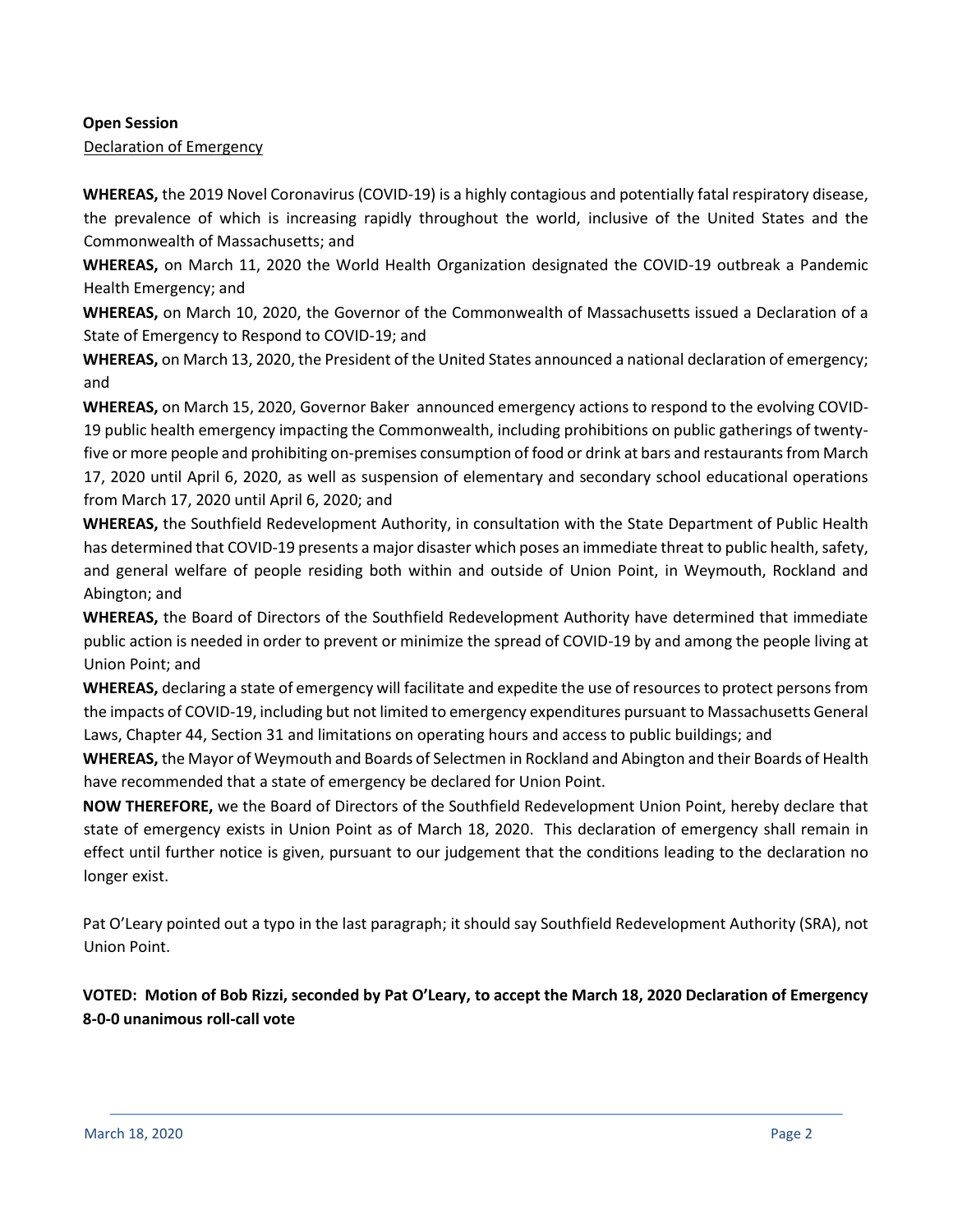## Discussion and Vote - Temporary South Shore Hospital (SSH) Medical Lab on SRA property/Capital Management, Inc. property

Chairman Henderson said Pat O'Leary called him Thursday saying that the SSH wanted to put up a testing facility within Union Point. He talked to the Building Inspector on Friday and Washington Capital was working on legalities. As of Friday, SSH was still looking for another location in Weymouth.

The Board's opinion is that the Mayor put forth an emergency declaration and they feel this is a public health need. They will be setting up at SSH's existing employee parking area at the corner of Delahunt Parkway and Shea Memorial Drive. They have submitted a proposed license agreement which includes a site plan and an operational plan. SSH has given their assurances that there will be police details, traffic mitigation, signage, SSH's private security, trash mitigation, and biohazard protection. Chairman Henderson said that SSH is working to get things in place and it is important to get this voted today.

Chairman Henderson said they will be using the Emergency Declaration for the next 30 days for their temporary approval. SSH will have to file a site plan application by the end of the week and a formal site plan meeting will take place within the next 30 days to secure a formal approval to allow the facility to operate beyond the first 30 days. A preliminary estimate is that this facility could be operational for 90 to 120 days.

This will be a drive-up testing facility for those suspected to have symptoms of COVID-19; the person is swabbed in the car and is seen by appointment only. Weymouth and SSH will provide needed assistance with site logistics.

Atty. Galvin said he learned of this Monday, March  $16<sup>th</sup>$ . He was informed it would be authorized by the SRA. He said, per Atty. Joe Callanan, Weymouth solicitor, a more suitable location within Weymouth could not be found.

Atty. Galvin said that it was determined that a portion of the site is already owned by Washington Capital and licensed to SSH, while a majority of the site is still owned by the Navy and leased to the SRA under the LIFOC. SRA has been added to the licensing arrangement so they have indemnity and insurance against any kind of issues or damages, provided SSH obtains site plan approval from the SRA within the next 30 days.

Chairman Henderson said the Navy has given their approval to use the site.

Atty Galvin said at some point it needs to be determined if any portion of the revenue that SSH is paying to Washington Capital should be equitably apportioned to SRA.

Kevin Donovan said, considering the Governor's declaration, is there any reason why the Board can't give full site plan approval under the Emergency Declaration that was just voted on.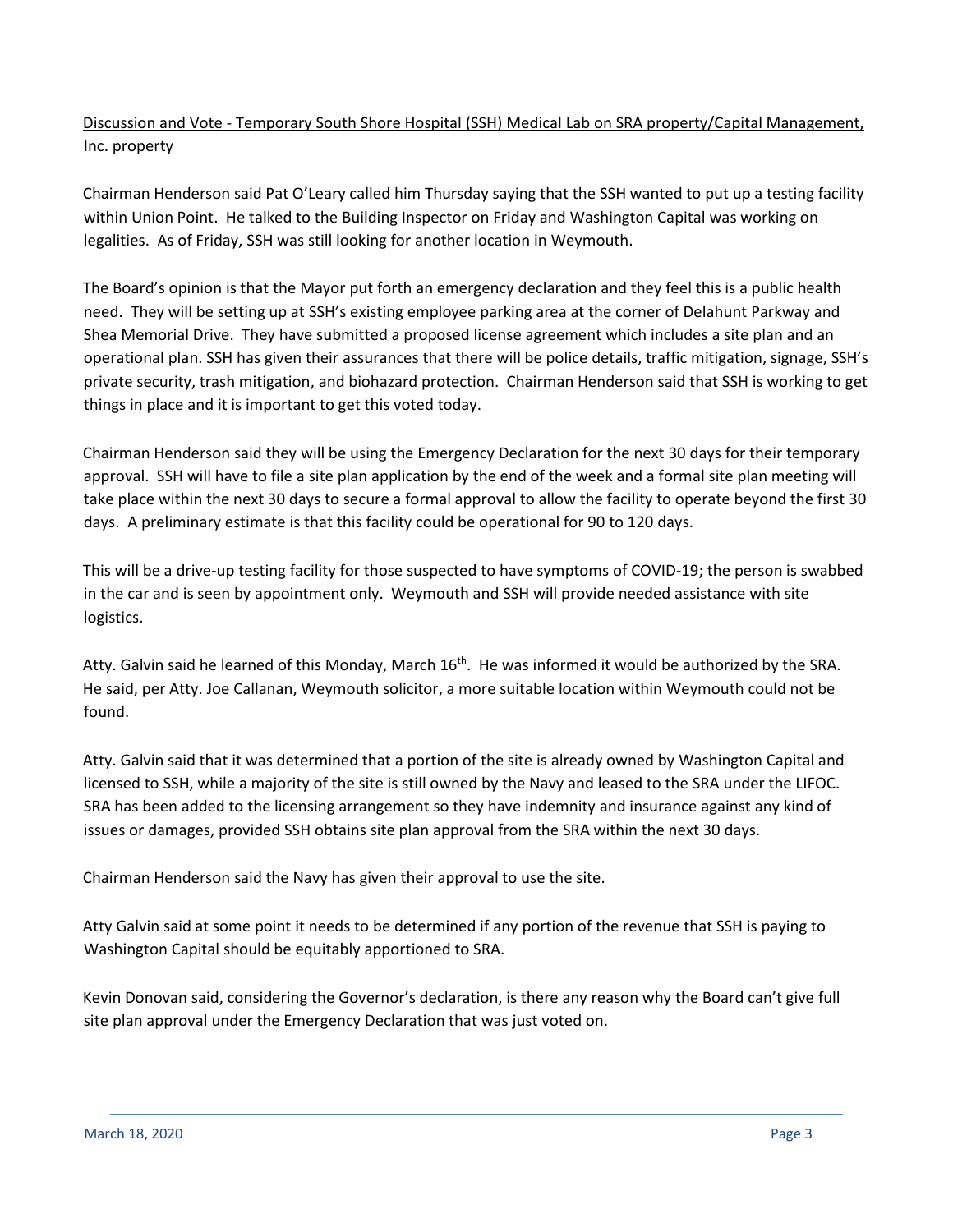**VOTED: Motion of Kevin Donovan, seconded by Bob Rizzi, to approve the temporary site plan to allow the tent to go up on the property discussed and further that the approval is on the basis of, and has the life of, the governor's declaration of a state of emergency. At such time as the state of emergency is expired or rescinded, the temporary site plan approval will be rescinded. This is being done in the interest of public safety and of the emergency nature of the issue.**

## **8-0-0 unanimous roll-call vote**

Brittany Besler said she did not see in the License Agreement any mention of police details, "By Appointment Only", or the temporary traffic control markers.

Chairman Henderson said he would confirm those items, adding they can be made part of the conditions. He also confirmed with the Board that changes to the testing facility will require additional approval by the SRA.

## **VOTED: Motion of Kevin Donovan, seconded by Bob Rizzi, to approve the License Agreement with conditions mentioned.**

**8-0-0 unanimous roll-call vote**

## *Public Comments:* none.

After some discussion the matter of the police detail will be determined by the Weymouth and/or Rockland Chief of Police.

**VOTED: Motion of Bob Rizzi, seconded by Pat O'Leary, that there shall be a police detail as determined by the Chief of Police in Weymouth and/or Rockland. 8-0-0 unanimous roll-call vote** 

**VOTED: Motion of Brittany Besler, seconded by Kelli O'Brien-McKinnon, to authorize the Chair to sign off on the Board's authorizations. 8-0-0 unanimous roll-call vote** 

**VOTED: Motion of Brittany Besler, seconded by Kelli O'Brien-McKinnon, to authorize Attorney Galvin to collect money, if necessary, for the proposed land use. 8-0-0 unanimous roll-call vote** 

**Topics not reasonably anticipated by the Chairman 48 hours in advance of the meeting:** none